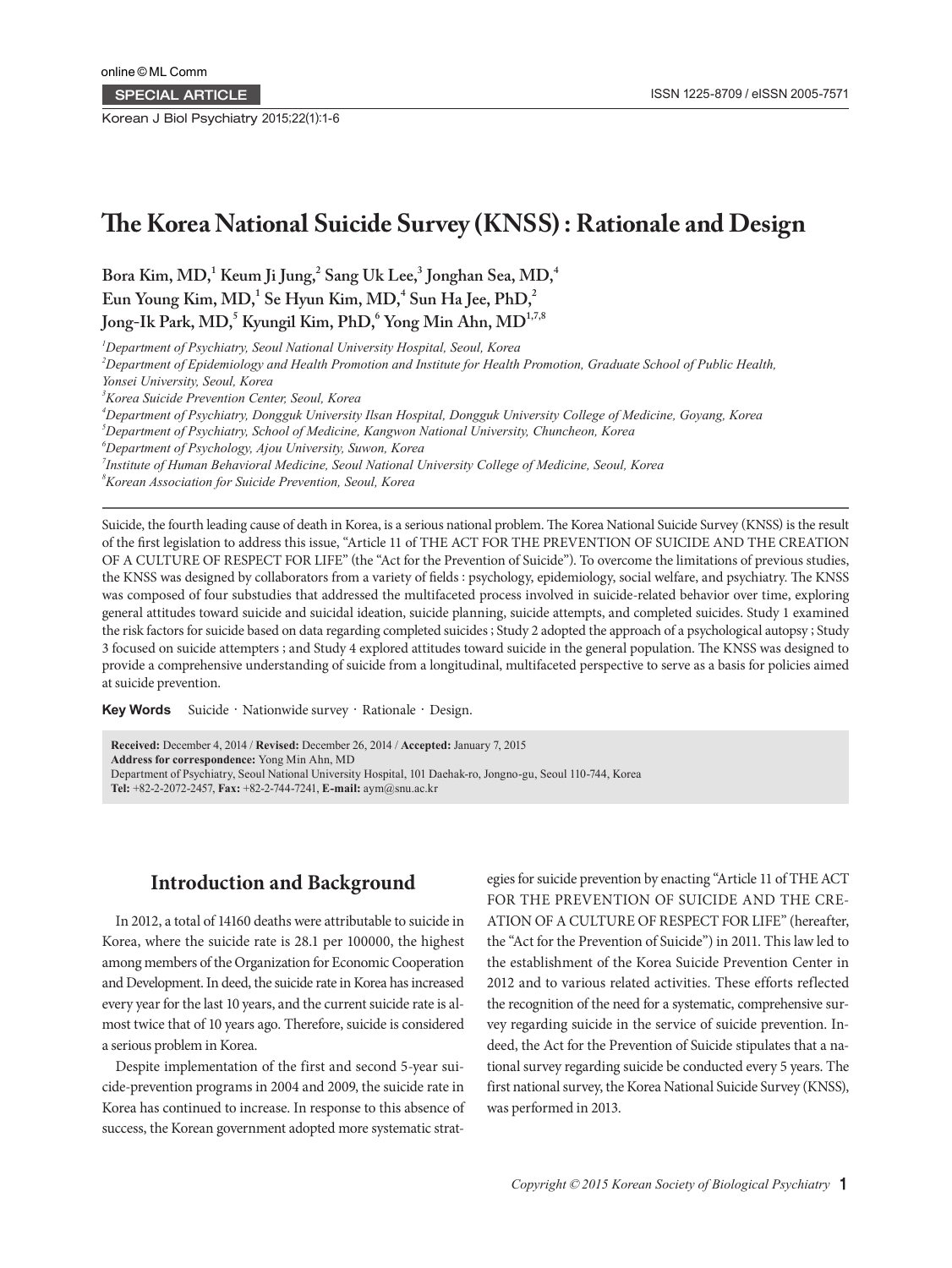

**Fig. 1.** Aspects of suicide.

## **Aims**

Suicide is a very complex phenomenon (Fig. 1) that can be understood only through in-depth knowledge of related phenomena, including psychiatric problems such as depression and substance abuse ; excessive stress ; interpersonal relationships ; and occupational, economic, and physical problems. However, extant research has tended to rely on cross-sectional designs and focus on only one dimension. Thus, these studies have been limited in their ability to explain the etiological mechanisms of suicide from an integrated perspective. Moreover, suicide should be understood in terms of various phases in a longitudinal process that includes suicidal ideation, suicide attempts, and completed suicides. For instance, each of these phases may differ according to the characteristics of the suicide victim or attempter and the severity of the suicide ideation. Therefore, an integrated understanding of suicide requires largescale research conducted with the full support of the governement.

In this context, the KNSS was designed to produce a comprehensive understanding of suicide from a longitudinal, multifaceted perspective. The KNSS developed from collaboration among experts in the psychological, epidemiological, socio-cultural, and psychiatric dimensions of suicide. The suicide research team at Seoul National University Hospital organized and supervised all four substudies. The project manager for the overall study and one of the principal research officers of Study 3 was the President of the Korean Association for Suicide Prevention and was thus endowed with authority at the national level. The principal researcher for each of the four studies was a leading expert in the relevant research field. The KNSS was supported by funds raised by the task service of the Ministry of Health and Welfare, which also acted as a collaborator throughout this research.

The KNSS may be the first study to arise from the collaborative efforts of experts in various fields related to suicide (psychology, epidemiology, social welfare, and psychiatry) and to use a large, nationally representative sample. We aimed to comprehensively understand suicide and provide an empirical foundation for preventative strategies.

## **Study Rationale, Design, and Data Collection**

### **Overall study rationale and design**

In terms of the process of suicide, suicide attempts precede complected suicides, the development of specific suicide plans precedes suicide attempts, and suicidal ideation precedes the development of specific plans. In addition to this stepwise process, we hypothesized that overall prejudicial and negative attitudes toward suicide may influence suicidal ideation. That is, completed suicides are the culmination of a series of steps that occur in the following order : the harboring of certain general attitudes toward suicide, suicidal ideation, the development of a specific suicide plan, the enactment of a suicide attempt and a completed suicide (Fig. 2). We divided our survey into steps and selected our subjects (i.e., suicide victims, suicide survivors, suicide attempters, and members of the general public) based on this longitudinal model. We initially analyzed statistics related to suicide and suicide survivors obtained from the Korea National Statistical Office to indirectly explore the risk factors for, and variables related to, suicide (Study 1). Working from another perspective, we investigated the causes of suicide by interviewing suicide survivors and performing psychological autopsies (Study 2). We next explored the charateristics of suicide attempters and the risk factors associated with suicide attempts using both the optimal methodology, having psychiatrists interview suicide attempters in the emergency department, and analyzing statistical data regarding mortality (Study 3). Finally, we conducted a survey of attitudes toward, and prejudices against, suicide among the general public (Study 4). Our use of these approaches produced multidimensional data that integrated socioeconomic, demographic, physical/medical, and psychiatric issues.

In summary, the KNSS consisted of four substudies : Study 1 relied on statistical data to explore the risk factors for deaths attributable to suicide ; Study 2 involved psychological autop-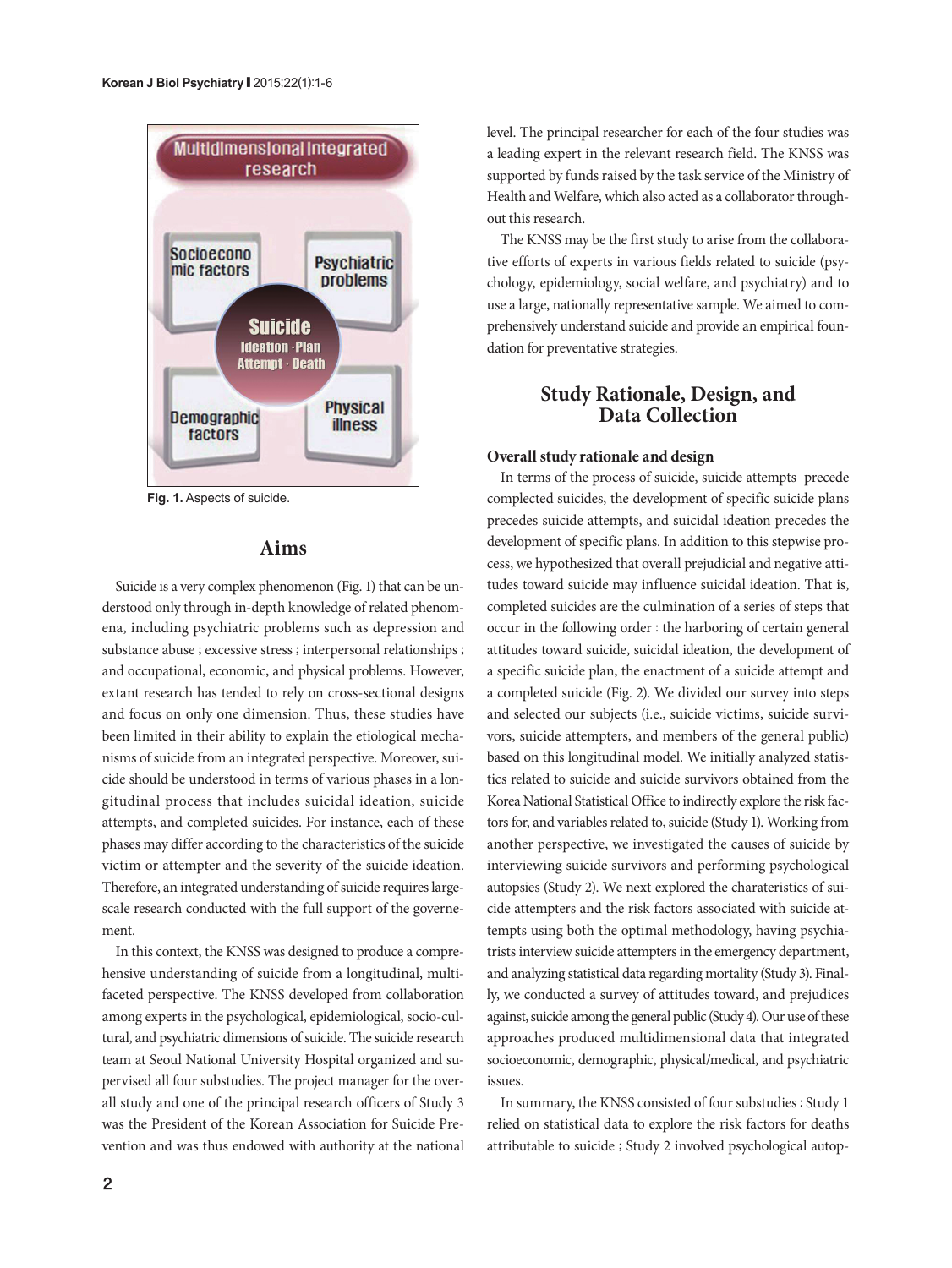

**Fig. 2.** Stepwise, integrated plan for research of the multidimensional factors of suicide.

sies of suicide survivors ; Study 3 focused on the characteristics of suicide attempters ; and Study 4 explored attitudes toward suicide in the general population.

#### **Study 1. Risk factors for suicide based on statistical data**

#### **Study rationale**

Suicide is a relatively rare event. Therefore, it is necessary to examine a large population to include the types of people who commit suicide and to identify statistically significant risk factors. Data were obtained from a large cohort study of subjects who underwent medical examinations and from death records compiled by the Korea National Statistical Office. In this way, we were able to perform an in-depth analysis of the association between suicide and independent risk factors, such as past medical examinations, lifestyle, and healthcare utilization.

#### **Study design : Cohort study of completed suicides**

Study 1 relied on an analysis of two large-scale cohort studies. The National Health Insurance System (NHIS) provides health insurance to government employees, teachers, and their dependents. The Korean Cancer Prospective Study (KCPS), the first cohort, included 2384045 subjects aged ≥ 20 years who underwent biennial medical evaluations (1992-1999) funded by the NHIS. These data, obtained from the Korea National Statistical Office, include information about demographic characteristics, healthcare utilization, prescription drug use, and mortality.

Data regarding the second cohort, which consisted of 817124 individuals with intractable metabolic syndrome who underwent the comprehensive medical examination centers since

2005, were obtained from the Korean Metabolic Syndrome Research Initiatives (KMSRI-Seoul) Study. This study comprised prospective and retrospective cohorts. The prospective cohort study involved subjects aged  $\geq 20$  years who had visited seven comprehensive medical examination centers or 12 university hospitals within Seoul or Gyeonggi province since April 2006. The retrospective study utilized data previously obtained from 18 health examination centers in South Korea between 1996 and 2004. These data consisted of the results of screening tests, information from the NHIS about healthcare utilization and prescription drug use, and mortality records from the Korean National Statistical Office.

### **Data collection**

The KCPS study and KMSRI-Seoul were conducted in collaboration with the NHIS. Data regarding the general characteristics of the sample, including age, marital status, educational level, and income were analyzed according to the suicide rate, which was calculated by dividing the number of those who committed suicide by the sum of person years or the number of subjects. Of the 3201169 participants in the KCPS and KMSRI, 245349 of those who were followed to December 2012 died ; 8305 of these deaths were due to suicide.

### **Study 2. Psychological autopsy**

#### **Study rationale**

Countries with sophisticated approaches to suicide prevention, such as Finland and the United States, have benefitted from nationwide suicide prevention plans that include psycho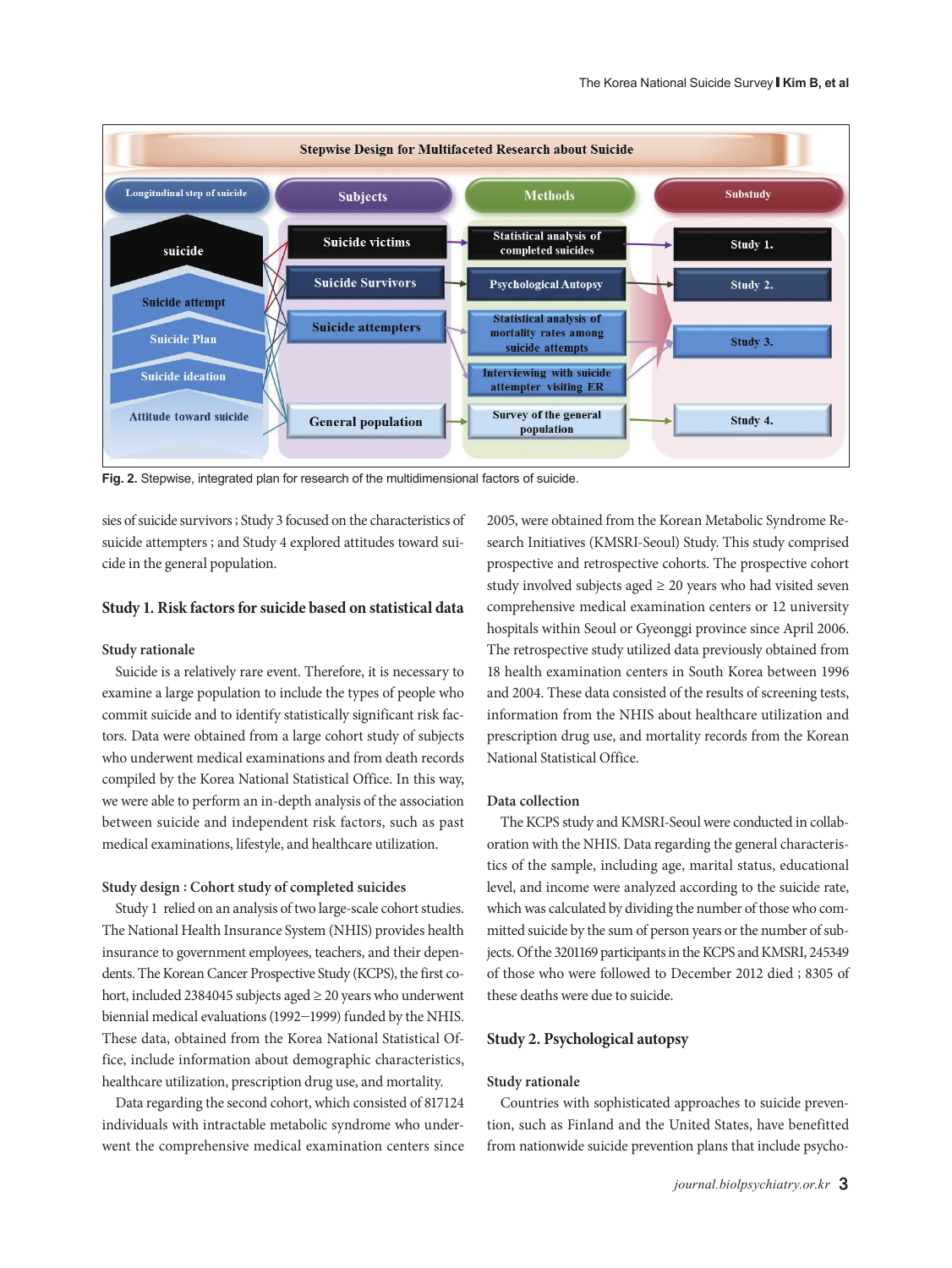logical autopsies. Finland conducted psychological autopsies on 1379 cases of suicide occurring from about April 1987 to April 1988, and based a national suicide prevention exercise strategy on those results. As a result, the suicide rate in 1996 decreased by more than 20% compared to that in 1990, which was the highest rate in that country's history. The United States has relied on psychological autopsies of suicides to advise local police, prosecutors, courts, military personnel, and prison staff, leading to a dramatic reduction in the suicide rate from 19 per 100000 in 1990 to 14 per 100000 in 2000.1) Indeed, psychological autopsies are essential contributors to the development of policies aimed at suicide prevention as they enable understanding of the etiology of suicide.

#### **Study design**

Interviews were conducted with the help of experts in the performance of psychological autopsies who specialized in postvention and counseling (Suwon Centre for Suicide Prevention and the Korean National Police Agency). Both 20-min unstructured interviews and ~90-min semi-structured interviews were conducted. In the latter, interviewers read prepared questions and recorded informants' responses.

The semi-structured interviews inquired about the immediately pre-suicide situation of individuals who committed suicide, as well as their general life history, specific life events, general quality of life, physical illnesses and treatment, mental health problems and related treatment, and family structure and family situations. The format of the psychological autopsy report was designed by the Department of Psychology of Ajou University and the Ministry of Health and Welfare (2013). Specifically, data regarding 77 categories of life events, including those involving work, school, finances, interpersonal relationships, home situations, domestic life, illnesses and accidents, and business management, were collected. Informants were asked to create written records of the life events experienced by the victims of suicide during the year prior to their suicide, to classify whether the events were experienced as good or bad by the victims, and to estimate to what extent and for how long the events affected the victims.

#### **Data collection**

The sample consisted of cases of suicide that occurred at least 15 months after data from the informants and information obtained during the investigation of deaths due to unnatural causes, recorded at police stations. Information on the contacts of informants, such as friends, family members, cohabitants, and ex-husbands, was identified by reviewing data related to the cases of suicide. The Psychological Auptosy Team sent a letter assuring confidentiality and anonymity and explaining the purpose and background of the research and contacted informants by phone 3 days later. The process yielded a total of 72 cases of suicide for analysis.

### **Study 3. Research regarding suicide attempters**

### **Study rationale**

Because suicide is the final act of one's life, it is impossible to interview suicide victims about why they chose to end their life. Instead, the survivors of suicide attempts are the closest we can come to suicide victims. Moreover, previous studies have shown that a history of suicide attempts is the most powerful predictor of future suicidal behaviors.<sup>2-4)</sup> According to the 2010 Korean Epidemiological Catchment Area study, 3.2% of the general population 18-74 years of age had attempted suicide, and it was estimated that 108000 individuals attempted suicide in  $2010<sup>5</sup>$  It is essential to understand the characteristics of suicide attempters and the risk factors for completed suicides to develop programs for suicide prevention.

#### **Study design**

We used two approaches to collect data regarding suicide attempters. First, the characteristics of those who were admitted to emergency departments following an attempted suicide were identified. Second, the mortality rates following suicide attempts were explored to identify the risk factors for completed suicides.

## **Study design 1 : Characteristics of suicide attempters admitted to emergency rooms**

We collected data from 17 medical centers located throughout Korea (Fig. 3). We selected eight primary districts based on the distribution of the national population and then included those with the relevant research and performance-monitoring capabilities. Data from 17 medical centers with the appropriate study environment, such as emergency centers and psychiatrists on duty for 24 hours, located in all metropolitan/urban and rural regions were included.

A suicide attempt was defined as "a self-destructive behavior with intent to end one's life independent of resulting damage" ; we excluded cases in which death was the result of the index suicide attempt.

After receiving emergency care, all suicide attempters were interviewed by psychiatrists about the factors associated with their suicide attempt. A semi-structured interview form was developed by the current research group based on the results of a previous pilot study conducted in 2012.<sup>6)</sup> In-depth interviews collected data regarding demographic characteristics, emergen-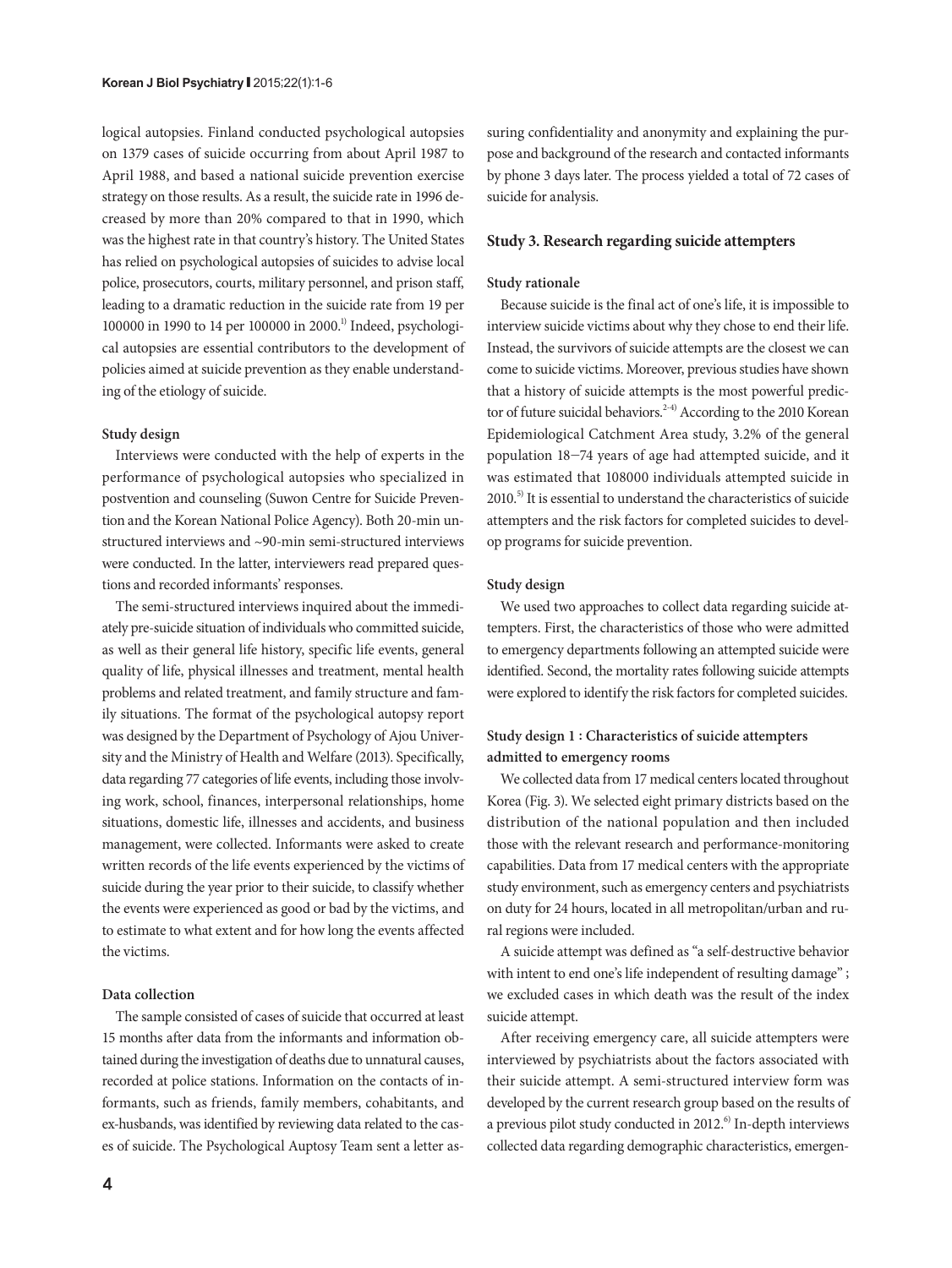

**Fig. 3.** Medical centers that participated in Study 3.

cy room admissions, medical history, and the current precipitating situation.

#### **Study design 2 : Mortality after attempted suicide**

Sixteen of the seventeen medical centers that participated in the aforementioned study were included in this study. We reviewed the charts of all suicide attempters admitted to the emergency departments of 16 medical centers from January 2007 to December 2011. We analyzed information collected at the time of the suicide attempt, including demographic characteristics and methods and causes of suicide. We then determined whether suicide attempters had died using data compiled by the Korea National Statistical Office as of December 31, 2012. We analyzed the factors that contributed to mortality after suicide attempts.

### **Data collection**

A total of 1359 suicide attempters who received a face-to-face patient care from a psychiatrist during the 6 months from May to November 2013 were admitted to 17 medical centers throughout Korea, including Jeju Island. More than half (59.2%) of the sample of suicide attempters were female, and 40.8% were male ;

the mean ages of females, males, and the total sample were 46.8, 40.3, and 43 years, respectively.

We reviewed the charts at 16 medical centers to obtain data regarding the mortality rates of suicide attempters. The charts of 8848 suicide attempters who visited emergency departments during the 5 years from January 2007 to December 2011 were reviewed. Based on data compiled by the Korea National Statistics Office as of December 31, 2012, a total of 557 people among 6648 suicide attempters were dead, and 230 of these died by suicide.

## **Study 4. Attitudes toward suicide in the general population**

#### **Study rationale**

According to one report about the process of suicidal ideation, 34% of Americans aged 15-54 years who experience suicidal ideation develop a suicide plan, and 72% of people with a plan attempt suicide.<sup>7)</sup> That is, the number of people with suicidal ideation are quite large and it needs to understand nonspecific general idea for suicide. Therefore, it may be meaningful to understand attitudes toward suicidal ideation and toward suicide itself among members of the general public before we examine suicide attempters or victims. These data will also contribute to a national educational plan designed to prevent suicide.

### **Study design**

Data were collected during in-person questionnaire-based interviews regarding the following issues : 1) attitudes toward suicide, 2) awareness of suicide-related media reports, and 3) the experiences of individuals who thought about suicide. Attitudes toward suicide were measured with the Atittitude Toward Suicide (ATTS) scale, which was originally developed in 1986 based on the Suicide Opinion Questionnaire.<sup>8)</sup> A systematic review of the psychometric properties of 18 instruments that measure attitudes toward suicide identified the ATTS as the appropriate scale for measuring these attitudes in large samples of the general population.<sup>9)</sup>

All interviewers were trained regarding how to administer the structured questionnaire. This in-person approach increased the reliability of responses by allowing respondents to ask questions in real time during the interview itself.

Approximately 1500 adults aged 19-75 years of age were surveyed. The sample was drawn from 150 sample districts distributed throughout the nation ; 10 households were selected from each sample district, and one individual from each sample household was interviewed.